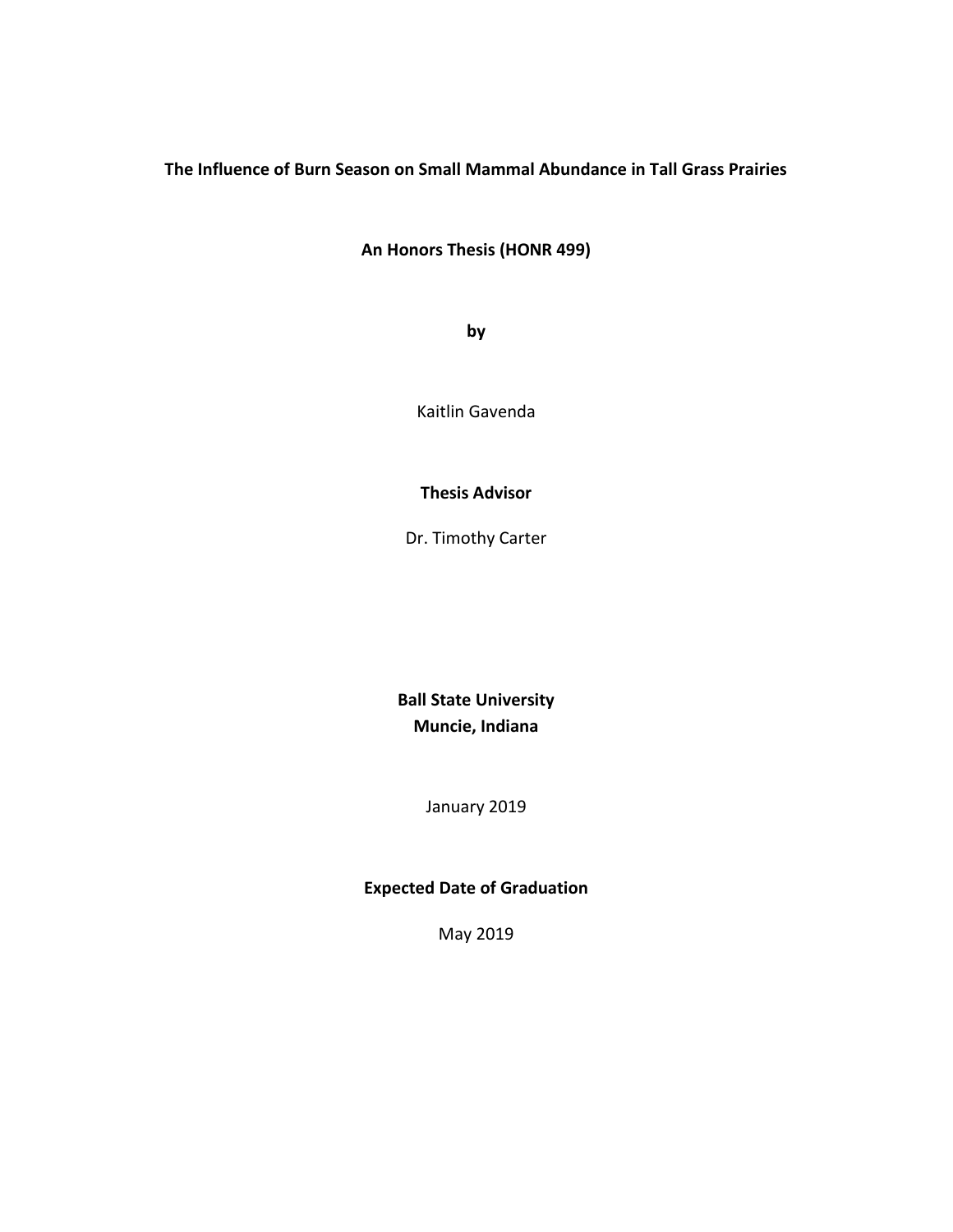## **Abstract**

Understanding exactly how prescribed burns affect prairie habitat is important to many land managers. While much of the differences between burn and no burn have been researched, there has been less work on the differences between the different seasons of prescribed burns. What research there is primarily focuses on plant species and structure change. However, these changes do not always show direct changes in animal populations. In this study, I examined how the different burn seasons changed small mammal populations at Cooper Farm in Muncie, IN. I found that Deer Mice and White-footed Mice (*Peromyscus sp*.) were not affected by the season, but Meadow Voles (*Microtus pennsylvanicus*) were found more frequently in growing season burn plots.

### **Acknowledgements**

I would like to thank Dr. Timothy Carter for this opportunity. He has done much to help me through my college career, and I have much more to thank him for than just my senior thesis.

I would also like to thank Dr. Randall Bernot and Dr. David LeBlanc for help with statistical analysis.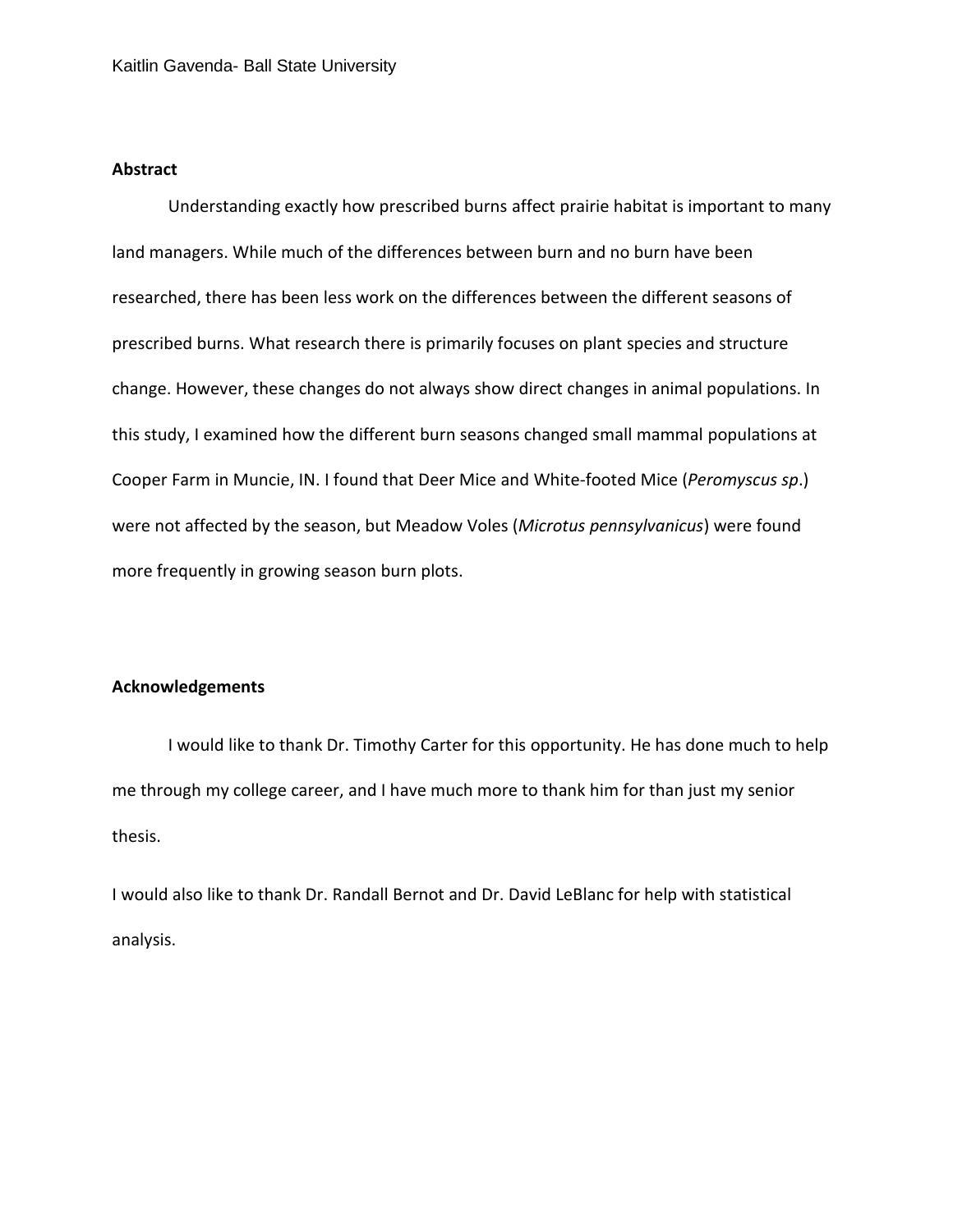## **Process Analysis Statement**

Small mammal trapping has been done at Cooper Farms for 13 years and has been used as the foundation for a few honors theses and many independent projects. This means that I have the experience from the students that have come before me when it comes to how I designed my project. However, I also had limitations on what was being done, and what I needed to do over the course of my project. The burn schedule of the prairie is set and cannot be influenced, and each plot had to be trapped at least two nights per season to maintain the long-term data collection. I started the project by researching the known differences of burn seasons and how it affects the plant structure in the prairies. I also studied hantavirus, as it was a potential risk when working with mice.

After looking through the literature on prairie burns, I discovered there was not much information on how the different seasons of prescribed burns change small mammal communities. There is a fair amount of research looking at the differences between unburned and burned site, and several studies looking at how plant structure changes based on the season. However, relatively few have focus on the small mammal communities during different burn seasons. This information is important, as mice are a lower trophic level of the food chain and highly influence the success of small predators.

My study worked in conjunction with several other students looking at different aspects of small mammals in this prairie system. The other groups included individuals looking at recapture rates, and hantavirus prevalence. This meant that I was part of a group that worked together trapping small mammals. We also had volunteers from the Wildlife Biology class, as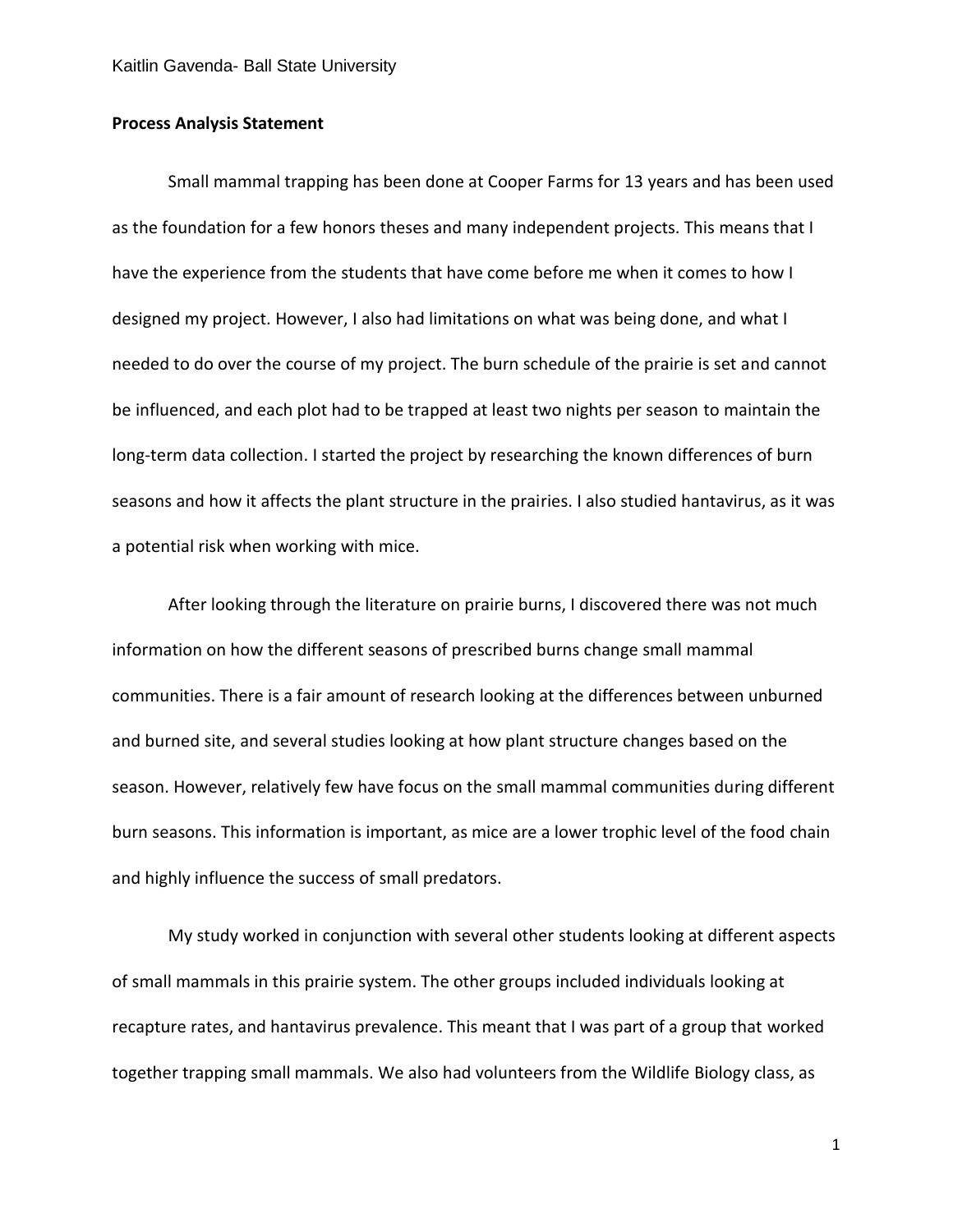### Kaitlin Gavenda- Ball State University

they were required to learn the process of trapping as part of the class. Many volunteers had very little field experience, and no trapping experience, making it a difficult process to describe exactly what to do and relying on them to do it. Setting up a grid of traps is very precise work, and when the grass is seven feet tall, it can be very difficult work. It was imperative to have people work together in an organized manner to achieve a grid that met the protocol of all our research. Additionally, we had to start at sunrise for the protection of the captured animals, making many volunteers less than willing to cooperate. These difficult conditions really posed many challenges that took a while to learn how to coordinate and accommodate.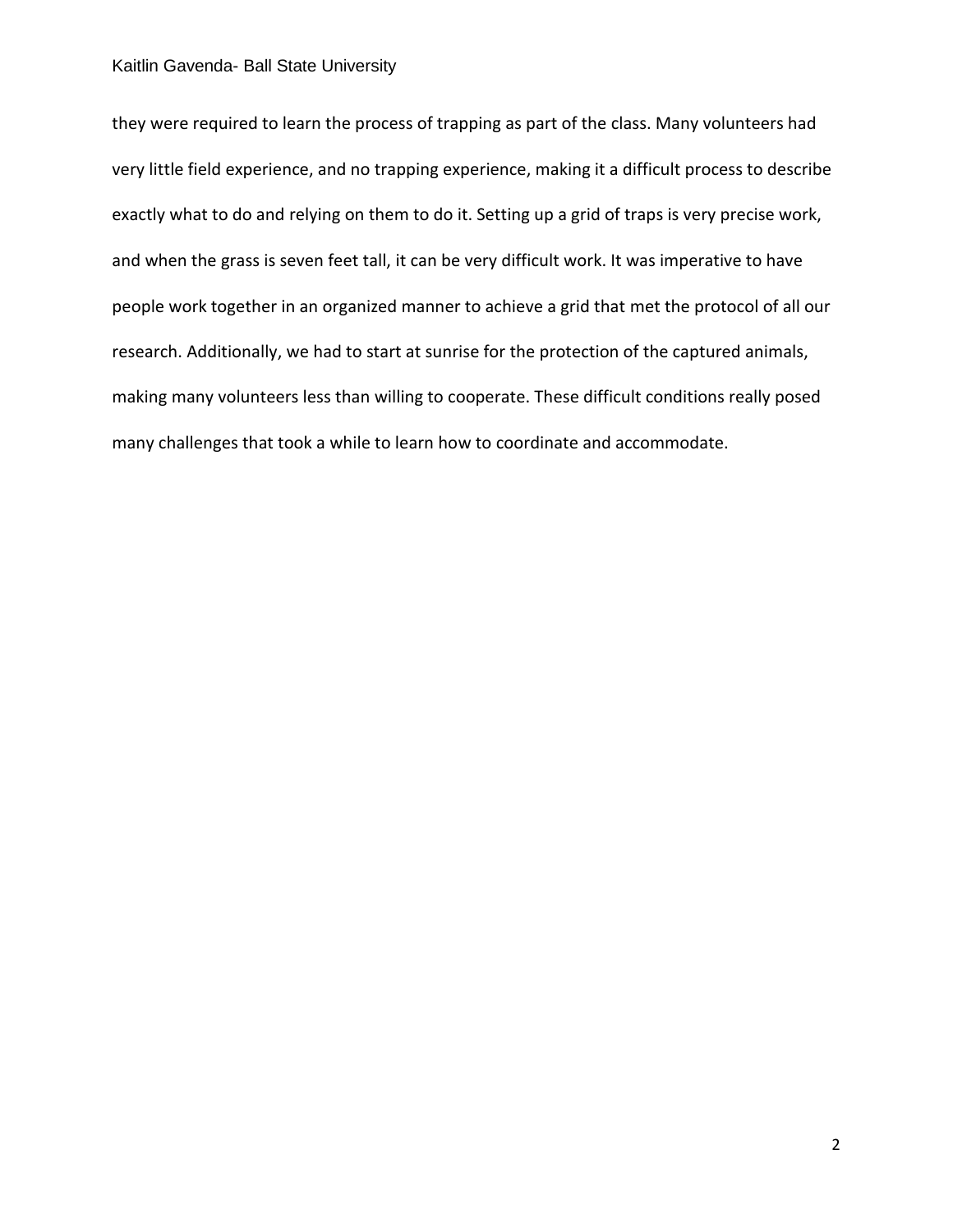### **Introduction**

In the last 200 years, 99% of North American prairies have been converted to agriculture (Howe, 1994). Further, remaining grassland has been divided into small patches that are isolated by human barriers such as roads or farm fields (Smith, 1981). With so little remaining, prairies must be managed properly to maximize ecosystem health (Smith, 1981). One of the most important management techniques for prairies is prescribed burns. Burns return nutrients to the soil and control woody vegetation from encroaching on grasslands (Wright & Baily, 1982). Fire also increases above and below ground production and nutrient cycling efficiency (Ojima et al., 1993). Thus, prescribed burns aid managers in controlling unwanted invasive species and making habitat more suitable to native species (Ditomaso et al., 2006). Managers can incorporate prescribed burns in two different seasons, each with its own benefits.

Most prescribed burns occur in the dormant season (i.e., late fall, winter, or early spring), when most plants are not growing (Howe, 1994). In prairies, dormant season burns do not affect plant life cycles, as most of the above ground vegetation is dead during this time. Dormant season burns tend to favor the established perennial grasses which can out-compete annual forbs (Brockway et al., 2002) (Figure 1). In contrast, growing season burns (i.e., late spring or summer) are a newer practice that tends to have less intense fires due to green vegetation and higher humidity. Growing season burns can also be effective at controlling invasive species if timed properly, as both annual and perennial plants are most vulnerable right before they reproduce. Further, growing season burns allow less-dominant forb species to become more prevalent supressing perennial grasses (Howe, 1994). Given the differences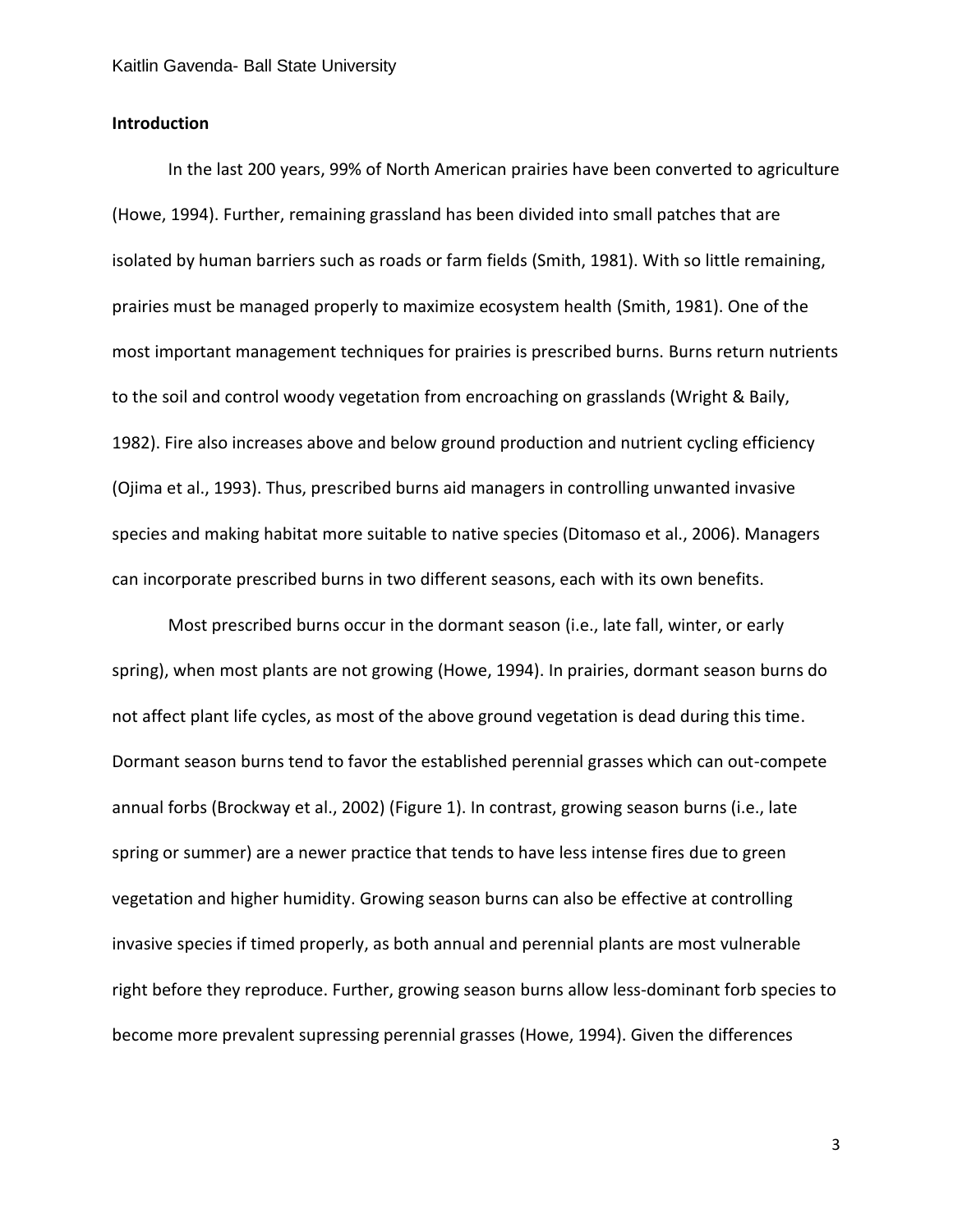### Kaitlin Gavenda- Ball State University

associated with burn season, each burn season creates a different microhabitat that may affect other prairie species.

The way prescribed burns affect wildlife will depend on each species preference to microhabitats and response to changes. Rodents especially tend to be sensitive to the differences between microhabitats (M'Closkey & Fieldwick, 1975). Meadow voles (*Microtus pennsylvanicus*), white-footed mice (*Peromyscus leucopus*), and deer mice (*Peromyscus maniculatus*) are rodents commonly found in Midwestern prairies, but each species often seeks out different microhabitats (M'Closkey & Fieldwick, 1975). In studies looking at species preference between burned and unburned areas, *M. pennsylvanicus* favored unburned plots, while both *P. leucopus* and *P. maniculatus* favored burned plots (Schramm & Willcutts, 1983). While several studies have tested rodent response to presence or absence of prescribed burns, few have compared rodent responses to the burn season. Rodents are an important part of a prairies' ecosystem dynamics and species diversity. For example, rodents change the vegetative composition of their habitat due to seed dispersal and predation (Howe & Brown, 2000).

The goal of this study is to quantify the effect of burn season on grassland vegetation composition and small mammal species abundance. Research will focus on *Microtus pennsylvanicus* and *P. leucopus* and *P. maniculatus* due to their prevalence in central Indiana. *M. pennsylvanicus* are expected to be more prevalent in growing season burns because their diet consists mainly of forb shoots (Lindroth & Batzli, 1984) (Figure 1). *Peromyscus* sp. are expected to be equally prevalent between the burns due to their versatile diet that consists mostly of arthropods and seeds (Wolff et al., 1985).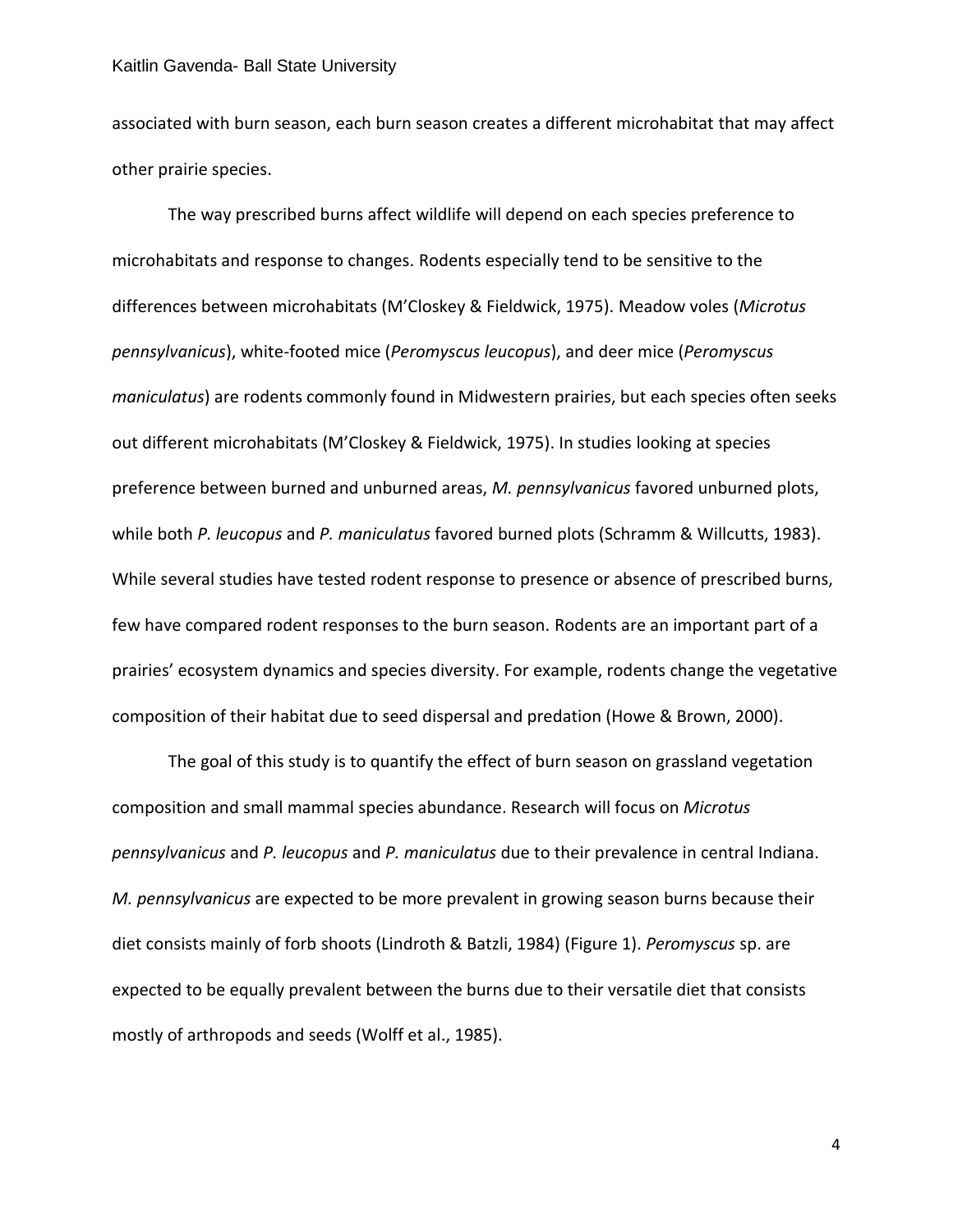

Figure 1: Proposed effects of different seasons of prescribed burns on tallgrass prairie ecosystem.

## **Methods**

This study was conducted in east-central Indiana, USA. Sites were located on the Ball State University field station property Cooper Farm. Cooper Farm has 14 tall grass prairie plots of roughly one hectare each; seven are burned every other year in the dormant season, and seven are burned every other year in the growing season. Dormant season burns usually occur in early spring (April-May) and growing-season burns take place in late summer (July-August). Trapping occurred between the months of September and November of 2016 and 2017, and each plot was trapped for two consecutive nights once each year.

Fifty traps were set in a 7x7 grid orientated in the cardinal directions around the center point in each plot, with the extra trap set next to the center point. Traps were set in rows ten meters apart. A grid was used rather than strategic placement to maintain consistency across plots and years. A grid works well in a prairie due to its relatively uniform vegetation.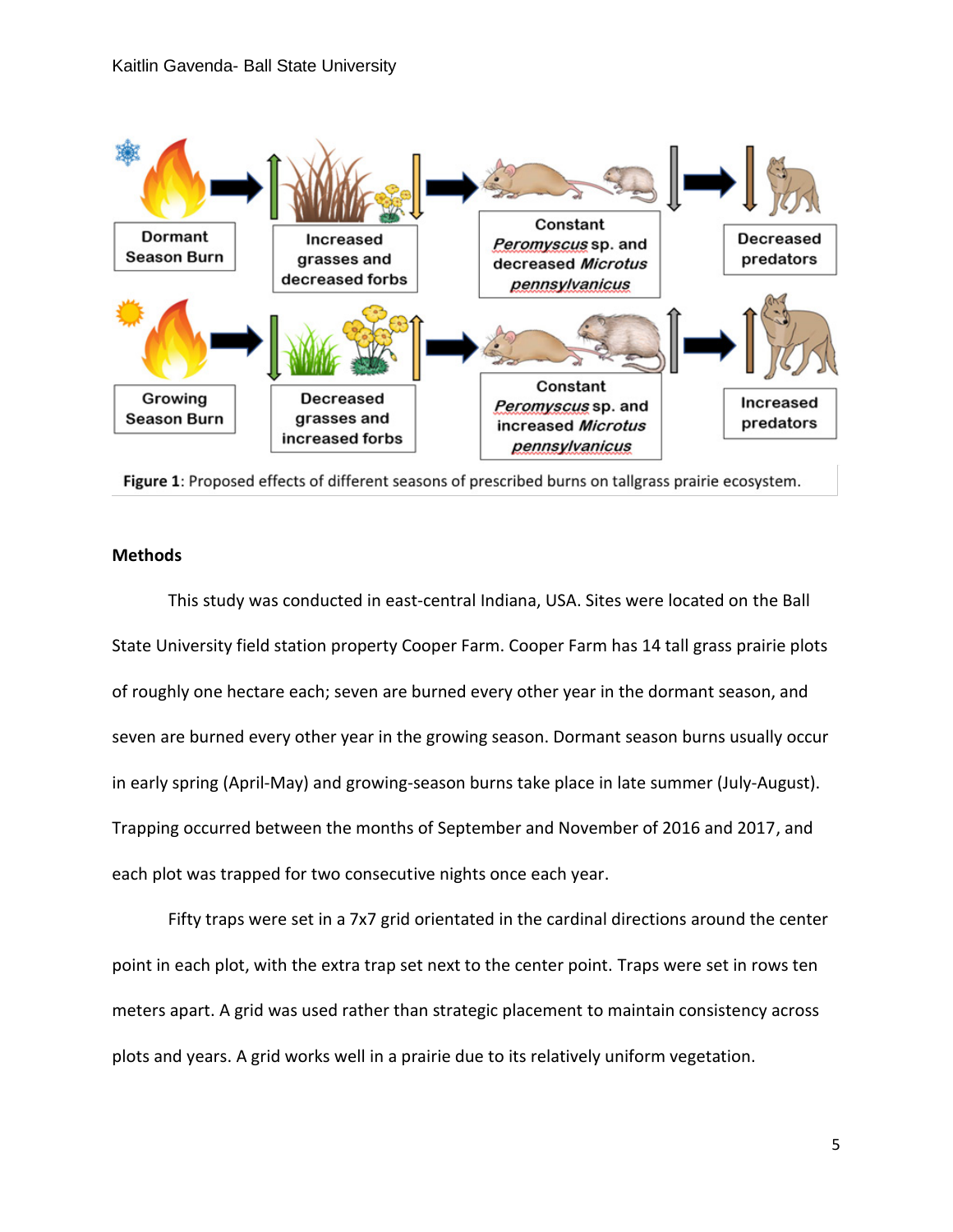Sherman traps (H.B. Sherman Traps Inc; model 3310A) were used to live capture small mammals. All traps contained synthetic cotton to prevent hypothermia and were baited using sunflower seeds. These traps were set in random directions and were given an identifying code according to its location within the grid.

When a rodent was captured, it was identified, sexed, then released. White-footed mice (*Peromyscus leucopus*) and deer mice (*Peromyscus maniculatus*) were both recorded as *Peromyscus* sp. due to their similar characteristics (Rich et al., 1996). After release of each rodent, a 1  $m<sup>2</sup>$  area around the capture location was assessed. Percentage of vegetative cover at three inches high; the density of grasses, forbs, and woody shrubs; and average vegetation height were accessed. The cover height of three inches was chosen due to the vegetation density at that height having the strongest impact on mouse presence (M'Closkey & Lajoie, 1975).

A Canonical Correspondence Analysis (CCA) in the Vegan Package in R was used to analyze the effects of both season of burn vegetation parameters on small mammal prevalence. This analysis was used because it combines environmental and species data into one analysis. We can expect Gaussian relationships between the small mammals and their ideal environment parameters. It also displays patterns that result from combinations of several explanatory variables.

For a direct comparison of the overarching question of this study, a Mann-Whitney U Test was used to determine if a species was more likely to be found in one burn type plot over another. Tests were only calculated on the two species the most likely to have a large enough sample sizes, *Peromyscus* sp. and *M. pennsylvanicus*.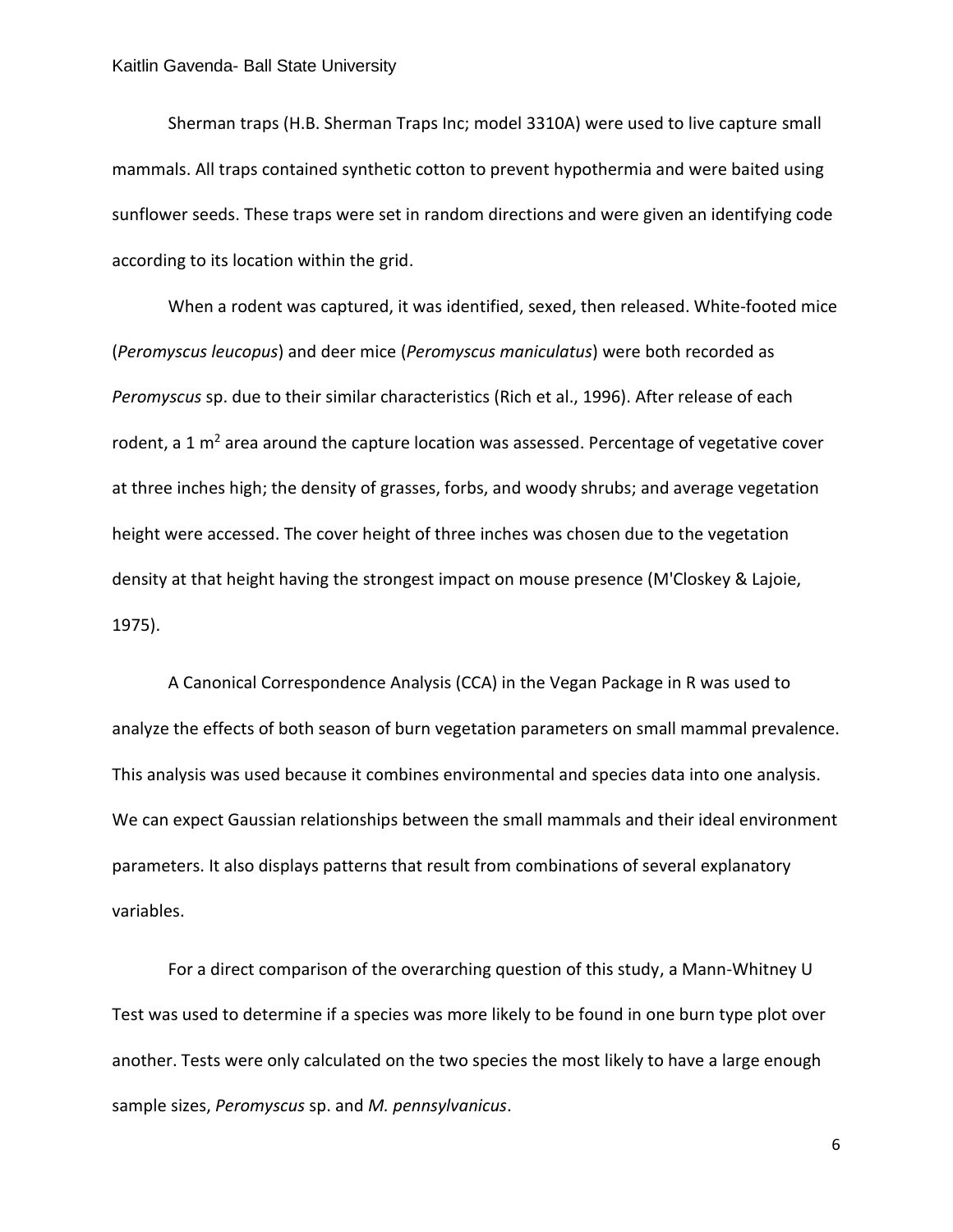## **Results**

In 56 trap nights, I caught a total of 70 small mammals (Figure 2). The largest group caught was *Peromyscus* sp. with a total of 41 animals caught, 23 in dormant season plots, 18 in growing season plots. Four *Microtus pennslyvanicus* were captured in dormant season and 15 in growing season for a total of 19 voles. Other animals captured included 7 *Blarina Brevicada*, 5 of which were captured in growing season burns, 2 Sorex hoyi caught in growing season burns, and a single *Microtus ochrogaster* caught in a growing season burn.



**Figure 2**: Animals caught in 56 trap nights.

*Peromyscus sp.* where captured relatively equally between the two types of plots (p=0.741). This suggests that *Peromyscus sp.* have no preference over burn type. Based on captures of *M. pennsylvanicus*, it appears they are more commonly be captured in growing season burn plots. Though it is not statstistically significant (p=0.068).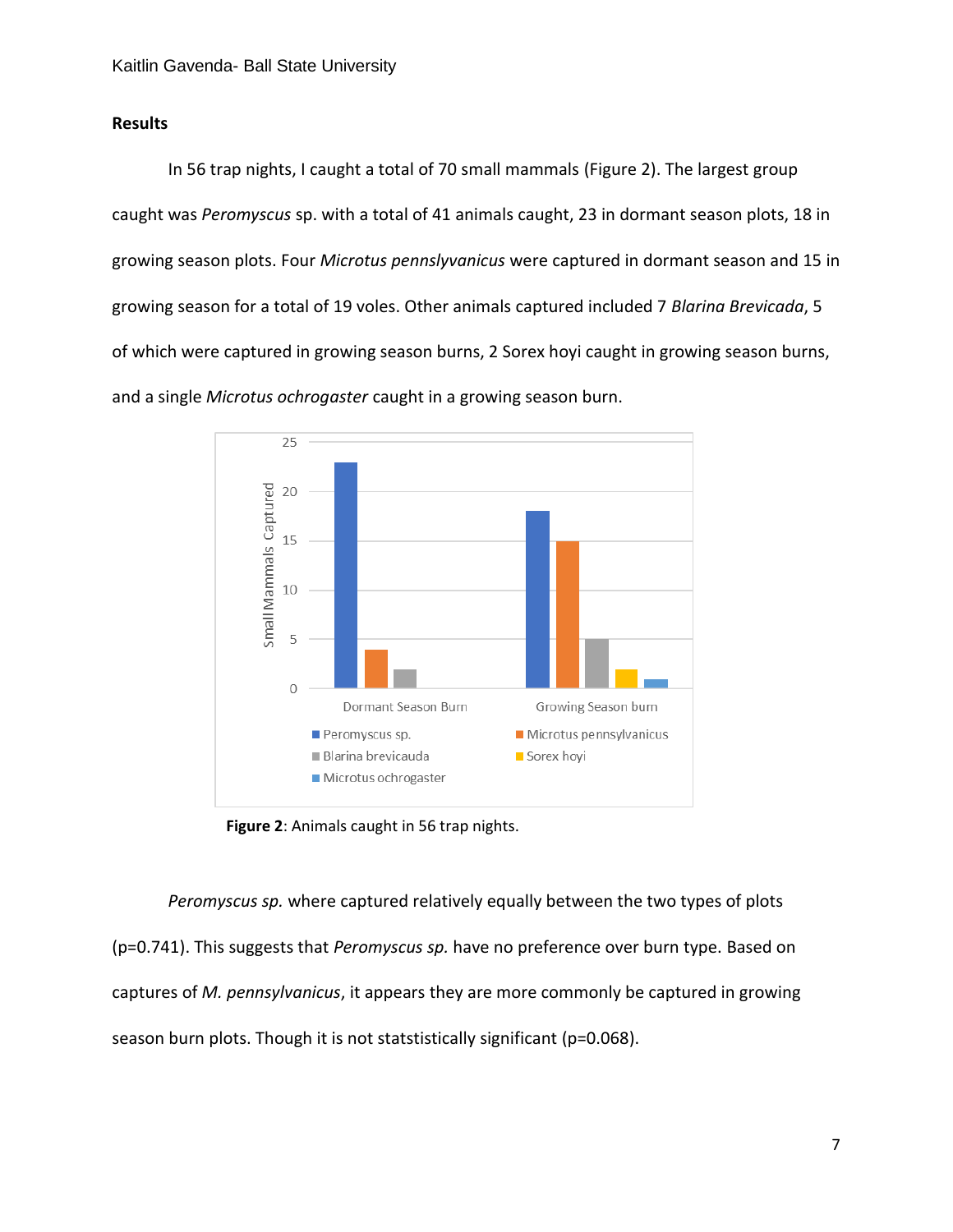### Kaitlin Gavenda- Ball State University

Overall, percentage of vegetation and percentage of grass are highly coorelated, as are percentage of forbs and percentage of woody plants (Figure 3). Vegetation and grass percentages are opposing forb and woody plant percentages, so when one group is high the other tends to be low. Vegitation height is not strongly alligned with either of these groups. Growing season burns tend to produce plots with slightly taller vegitation than dormant season burns, however neither of the burn seasons have much weight on this CCA (Figure 3). In general, none of the rodent species show a strong preference for any of these vegetative chararistics (Figure 3). All rodents leaned slightly toward higher percentages of grass and vegetation, besides for *Peromyscus* sp., which lean slightly in the opposite direction. Both voles in the *Microtus* genus favor vegetation height and growing season burns, while *Blarina brevicada* and *Sorex hoyi* favor dormant season burns. *Peromyscus* sp. did not show any preference for vegitation height or the burn season (Figure 3).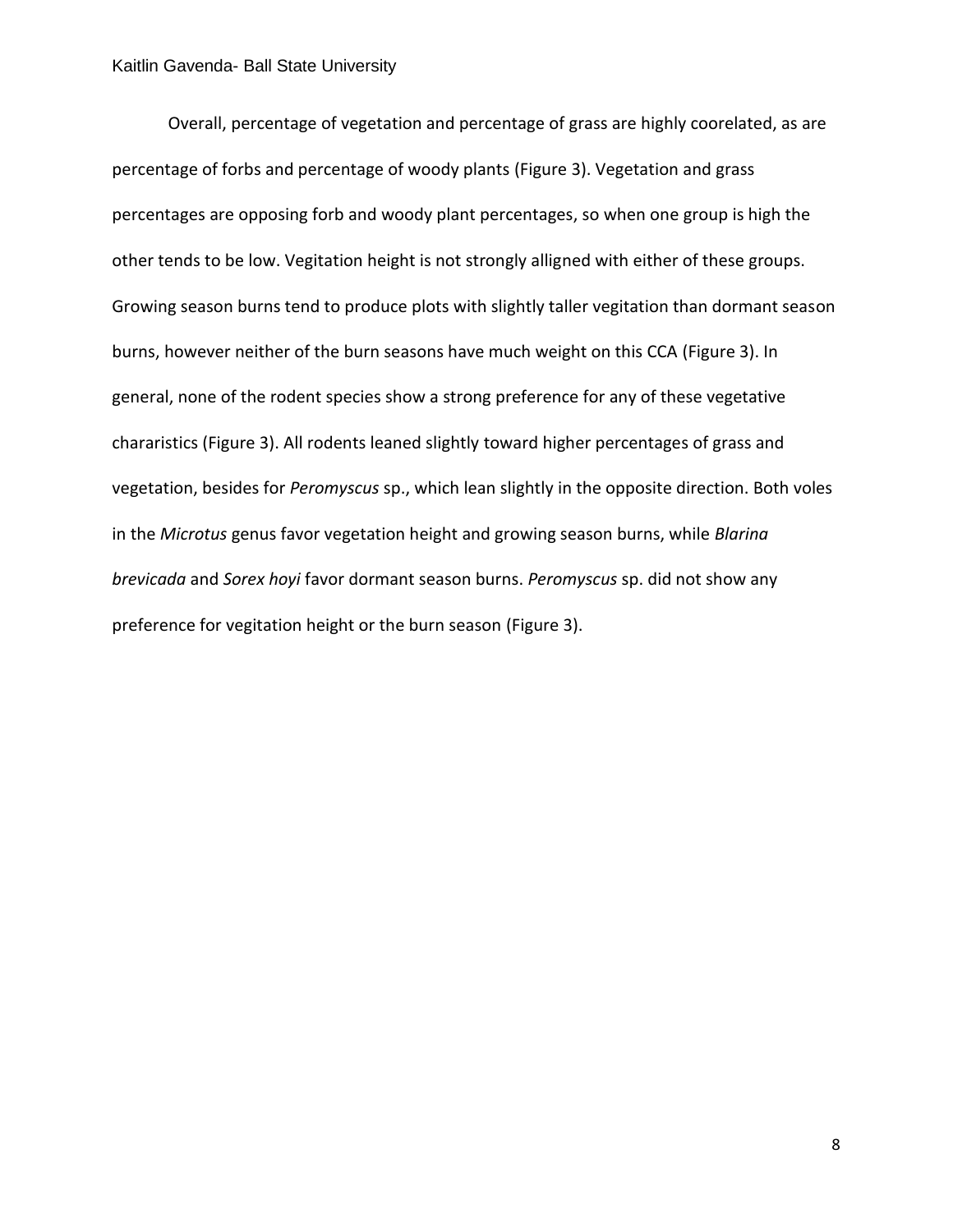

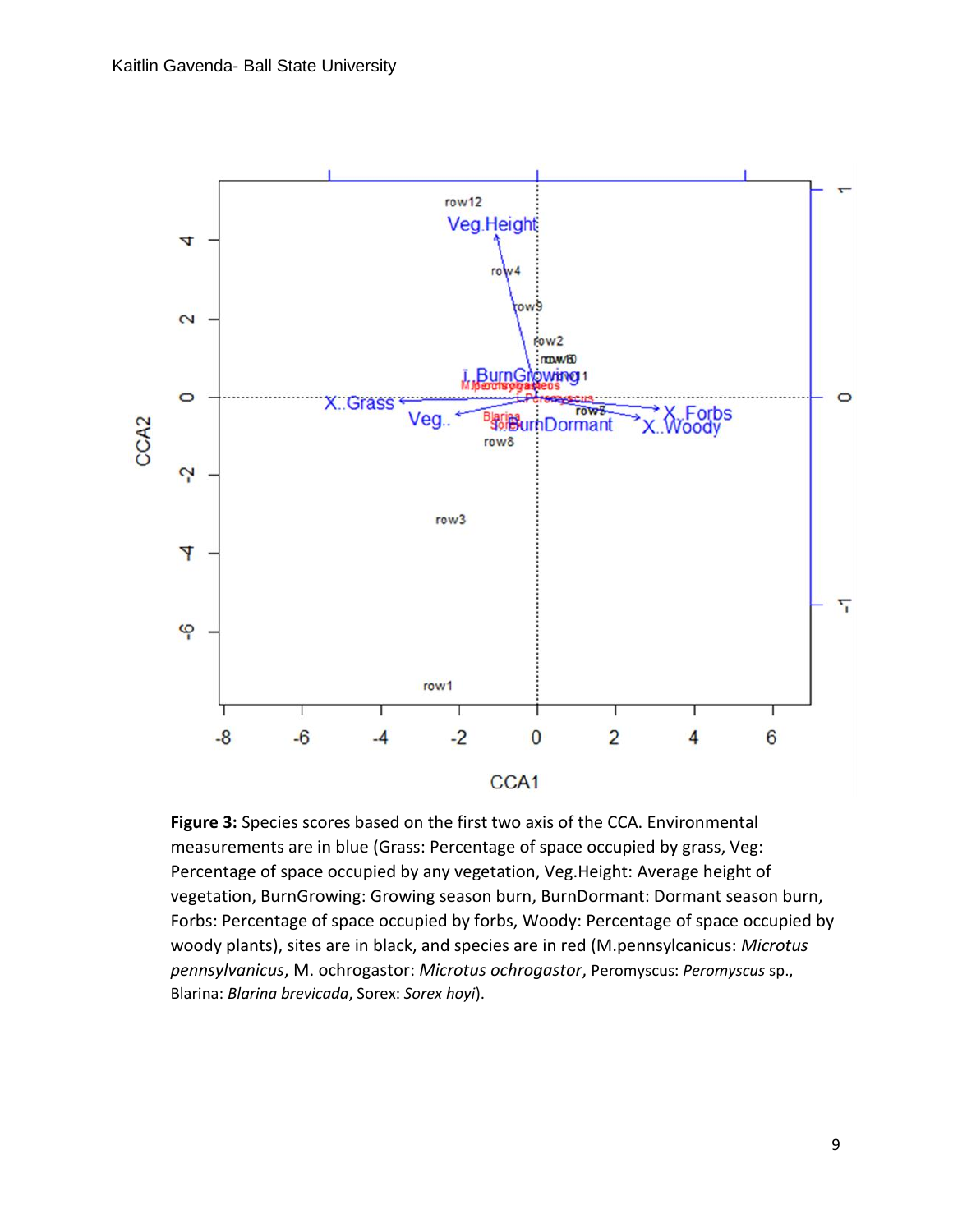## **Discussion**

The results of this experiment mildly supported my hypothesis. *Peromyscus* sp. did not have a preference, and *M. pennsylvanicus* likely prefer growing season burns, though, a larger sample size would be needed to have a better understanding of actual trends of these species. However, based on rudimentary vegetation analysis, my proposed mechanism for this result was refuted. The growing season burns did not show an increase in forb percentage. This is likely due to the low power from limited sample size. Other problems included both sampling periods occurring shortly after growing season burns, and the likelihood of measurement errors from inaccurate estimations.

Future studies can tell us more about the relationship between small mammals and the vegetation in different seasons of burns. This could be highlighted by increasing sample size and doing a more in-depth analysis of the plots. My study had the possibility of creating bias as the growing season burns were the most recent plots to be burned in both seasons of data collection, while the dormant season burn always had at least most of a growing season to recover from the burn.

However, this study offers important information on the effects of different season burns on prairies that have not been previously studied. The results are especially beneficial for land managers deciding when to burn their grasslands. They can now consider how rodents are affected and thus promote the biodiversity of their prairie plots not only in the plant community, as is typical, but also in the animal community.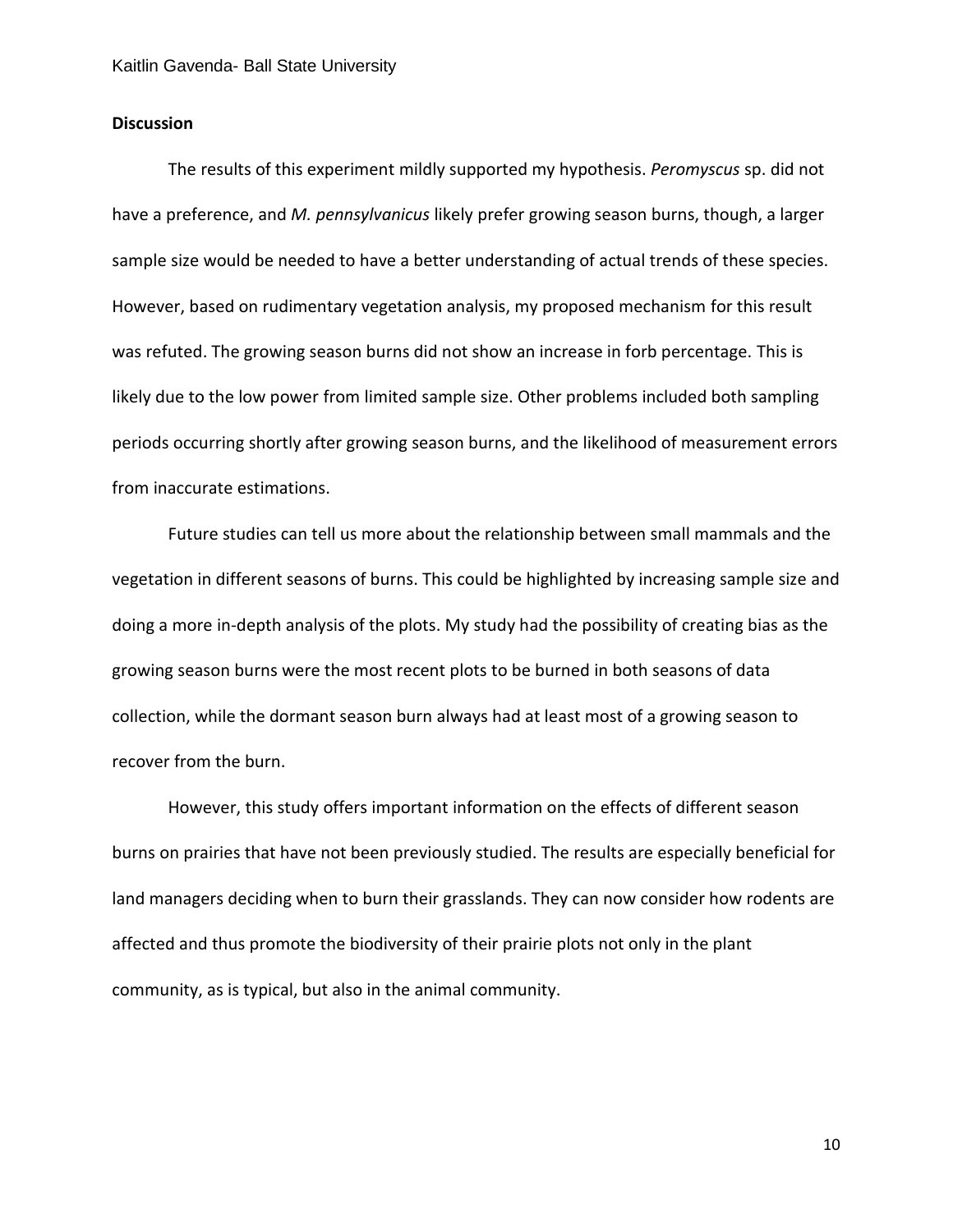### **References**

- Brockway, D. G., Gatewood, R. G., & Paris, R. B. (2002). Restoring fire as an ecological process in shortgrass prairie ecosystems: initial effects of prescribed burning during the dormant and growing seasons. *Journal of Environmental Management*, *65*(2), 135-152.
- Ditomaso, J. M., Brooks, M. L., Allen, E. B., Minnich, R., Rice, P. M., & Kyser, G. B. (2006). Control of invasive weeds with prescribed burning. *Weed technology*, *20*(2), 535-548.
- Howe, H. F. (1994). Managing species diversity in tallgrass prairie: assumptions and implications. *Conservation Biology*, *8*(3), 691-704.
- Howe, H. F., & Brown, J. S. (2000). Early effects of rodent granivory on experimental forb communities. *Ecological Applications*, *10*(3), 917-924.
- Lindroth, R. L., & Batzli, G. O. (1984). Food habits of the meadow vole (Microtus pennsylvanicus) in bluegrass and prairie habitats. *Journal of Mammalogy*, *65*(4), 600- 606.
- M'Closkey, R. T., & Fieldwick, B. (1975). Ecological separation of sympatric rodents (Peromyscus and Microtus). Journal of Mammalogy, 56(1), 119-129.
- M'Closkey, R. T., & Lajoie, D. T. (1975). Determinants of Local Distribution and Abundance in White‐Footed Mice. *Ecology*, *56*(2), 467-472.
- Ojima, D. S., Schimel, D. S., Parton, W. J., & Owensby, C. E. (1994). Long-and short-term effects of fire on nitrogen cycling in tallgrass prairie. *Biogeochemistry*, *24*(2), 67-84.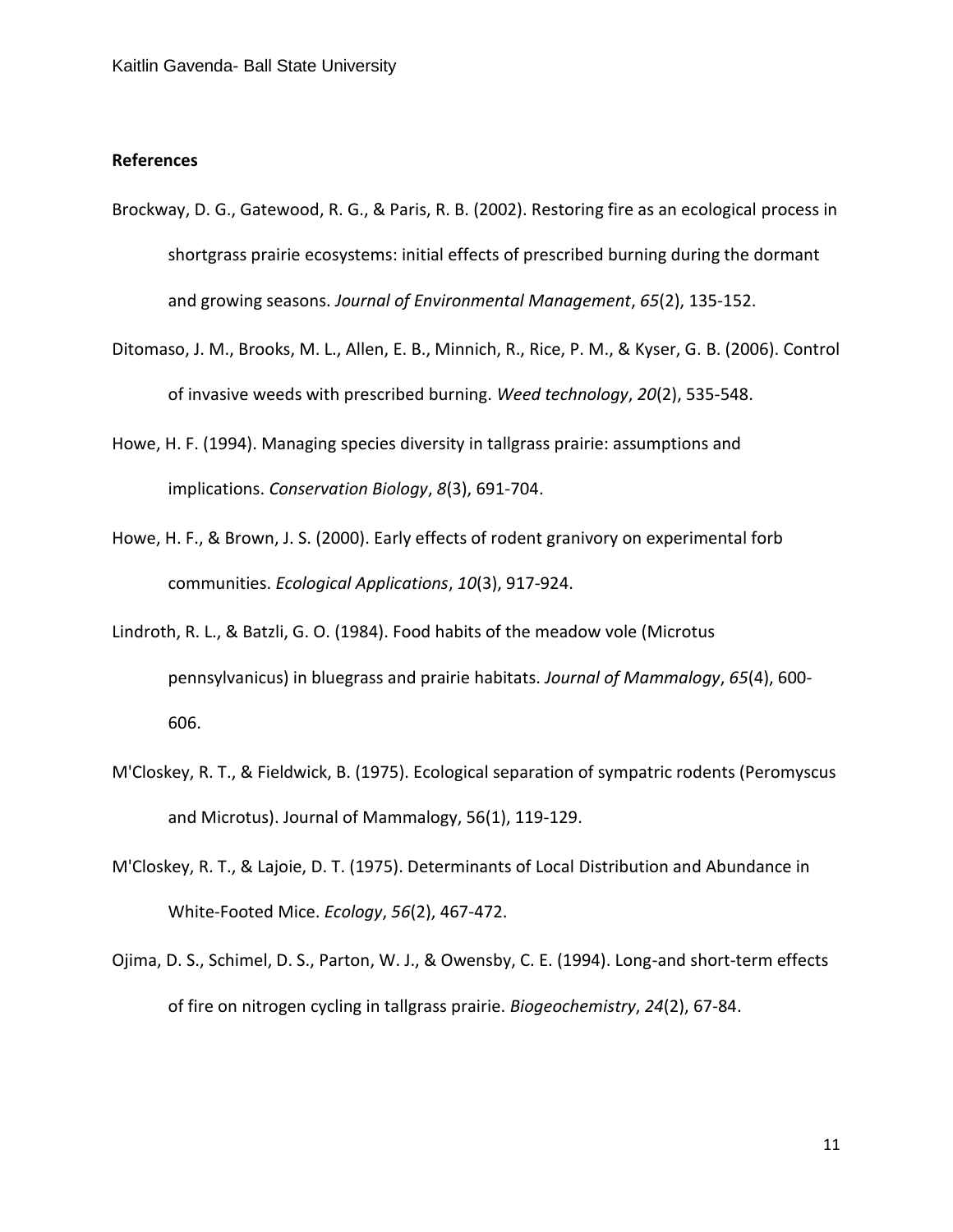- Rich, S. M., Kilpatrick, C. W., Shippee, J. L., & Crowell, K. L. (1996). Morphological differentiation and identification of Peromyscus leucopus and P. maniculatus in northeastern North America. *Journal of Mammalogy*, *77*(4), 985-991.
- Schramm, P., & Willcutts, B. J. (1983). Habitat selection of small mammals in burned and unburned tallgrass prairie. In *Proceedings of the eighth North American prairie conference (R. Brewer, ed.). Western Michigan University, Kalamazoo*(pp. 49-55).
- Smith, D. D. (1981). Iowa prairie-an endangered ecosystem. In *Proceedings of the Iowa Academy of Science* (Vol. 88, No. 1, pp. 7-10).
- Wolff, J. O., Dueser, R. D., & Berry, K. S. (1985). Food habits of sympatric Peromyscus leucopus and Peromyscus maniculatus. *Journal of Mammalogy*, *66*(4), 795-798.
- Wright, H. A., & Bailey, A. W. (1982). Fire ecology: United States and southern Canada. New York, NY: John Wiley & Sons.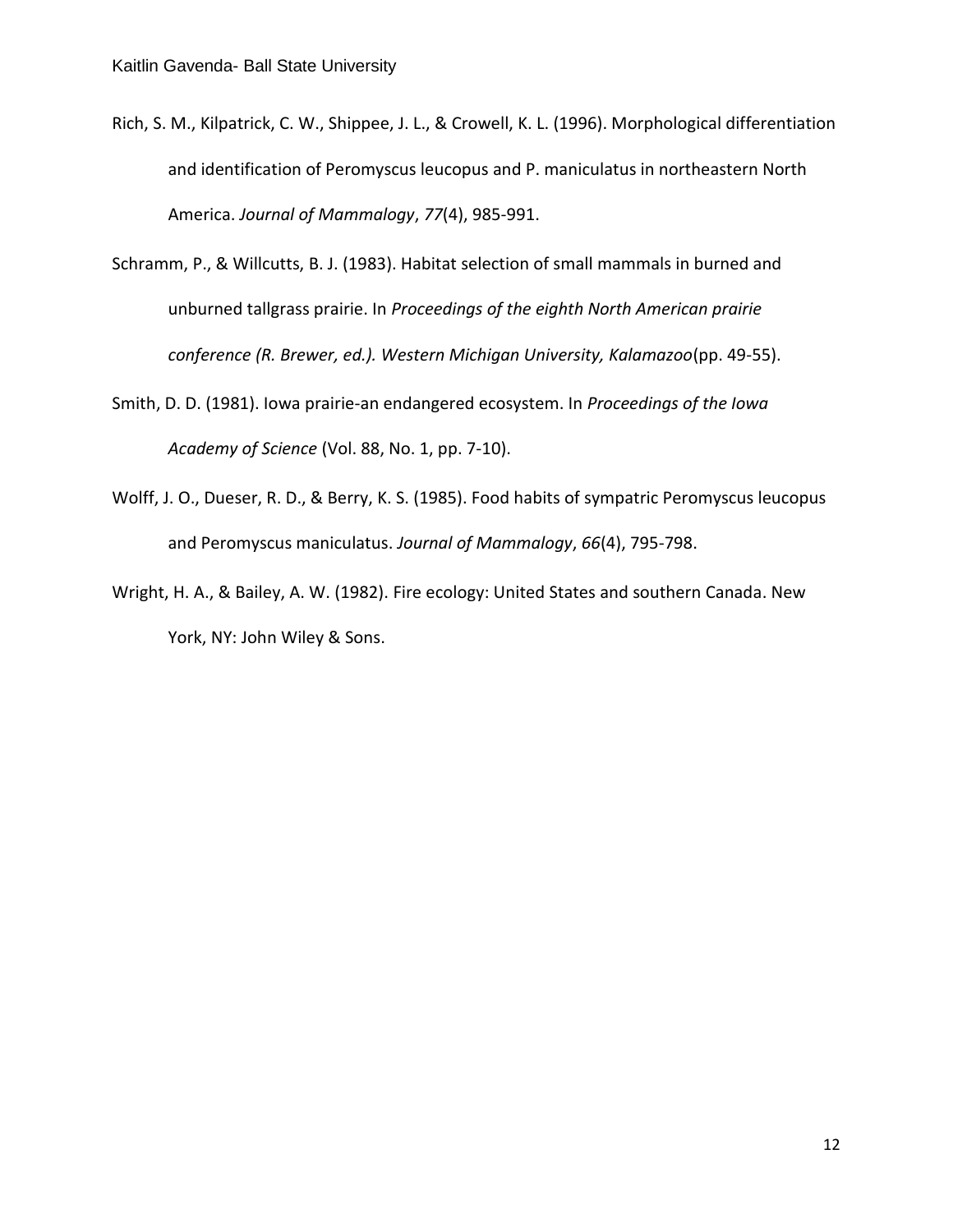

Office of Research Integrity Institutional Animal Care and Use Committee 20GO university Avenue Muncie, IN 47306-0155 Phone: 765·285·5070

| DATE:                   | September 22, 2018                                                     |
|-------------------------|------------------------------------------------------------------------|
| TO:                     | Tim Carter                                                             |
| <b>FROM:</b>            | Ball State University IACUC                                            |
| RE:                     | IACUC Protocol #: 122330-8                                             |
| TITLE:                  | Mammal Trapping for Educational Purposes in BSU Classes (IACUC #08-04) |
| <b>SUBMISSION TYPE:</b> | Continuing Review/Progress Report                                      |
| <b>ACTION:</b>          | <b>APPROVED</b>                                                        |
| <b>DECISION DATE:</b>   | September 19, 2018                                                     |
| <b>EXPIRATION DATE:</b> | September 18, 2021                                                     |
| <b>REVIEW TYPE:</b>     | Full Committee Review                                                  |

The Institutional Care and Use Committee (IACUC) recently reviewed the above names protocol. Your protocol was APPROVED.

| Approval Period: September 19, 2018 through September 18, 2021<br>Category: |                                                        |  |
|-----------------------------------------------------------------------------|--------------------------------------------------------|--|
| X Laboratory Research<br><b>X</b> Wildlife                                  | Non-Research<br><b>Breeding Colony</b>                 |  |
| Approved Animal Bio-Safety level (ABSL):                                    | ABSL <sub>1</sub><br><b>ABSL2</b><br><b>No Changes</b> |  |

Bio safety committee (IBC) approval # [enter if applicable]

#### Editorial Notes:

It is the principal investigator or faculty advisor's responsibility to ensure that all approved research protocols are followed and are in accordance with (when applicable):

PHS Policy on Humane Care and Use of Laboratory Animals:

Guide for the Care and Use of Laboratory Animals:

AVMA Guidelines on Euthanasia; and

All applicable biosafety requirements

Gansrated on HillNer